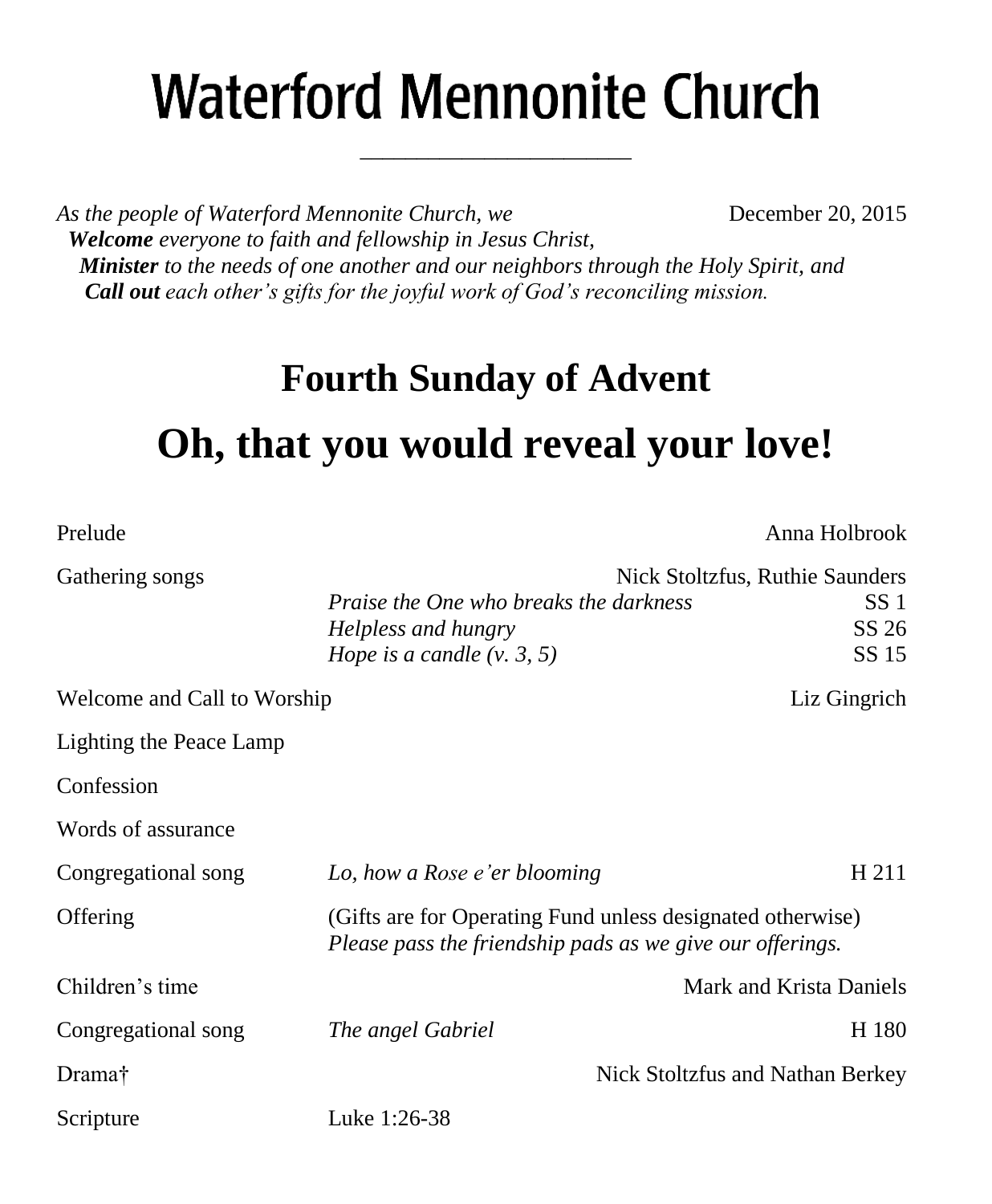| <b>Sermon</b>         | "Mothers of God"           | Neil Amstutz |
|-----------------------|----------------------------|--------------|
| Song of response      | O little town of Bethlehem | H 191        |
| Congregational prayer |                            | Lyle Miller  |
| <b>Benediction</b>    |                            |              |
| Sending song          | God be with you            | H 431        |

† In last Sunday's drama, Angelica, Mike's girlfriend, visited his mother to tell her how Mike feels about the way things ended the previous Christmas. Angelica promises to convey the message to Mike that he is welcome to come home.

H = *Hymnal: A Worship Book*; SJ = *Sing the Journey; SS = Sing the Story*

\*We light the peace lamp every Sunday to lament all unnecessary and violent loss of life around the world.

**Living Stream Worship: Both services are live streamed at** [www.waterfordchurch.org](http://www.waterfordchurch.org/)

#### **Welcome, Guests**

Large print copies of the bulletin and the hymnal and hearing aid systems are available from the ushers. Sermon boards for children are available at the back door; please pick one up as you enter. You are encouraged to bring infants through age two children to the nursery. Pick up the newsletter, *Buzz,* from the welcome kiosk in the foyer.

#### **Welcome Team**

| Greeter/Hosts  | Murray and Helen Bowman; Darrel & Karen Sommers                                      |
|----------------|--------------------------------------------------------------------------------------|
| <b>Ushers</b>  | Ken Otto, Ken Houtz $(1st)$                                                          |
|                | Herb Resler, Emily Landis, Bonnie Miller $(2nd)$                                     |
| <b>Nursery</b> | Amanda Stoltzfus (1 <sup>st</sup> ); Nick & Amanda Stoltzfus (nurture); Aaron & Anne |
|                | Lehman $(2nd)$                                                                       |
| Audiovisual    | Shawn Stutzman, Gene Leinbach; Ryan Oostland, Tony Miller                            |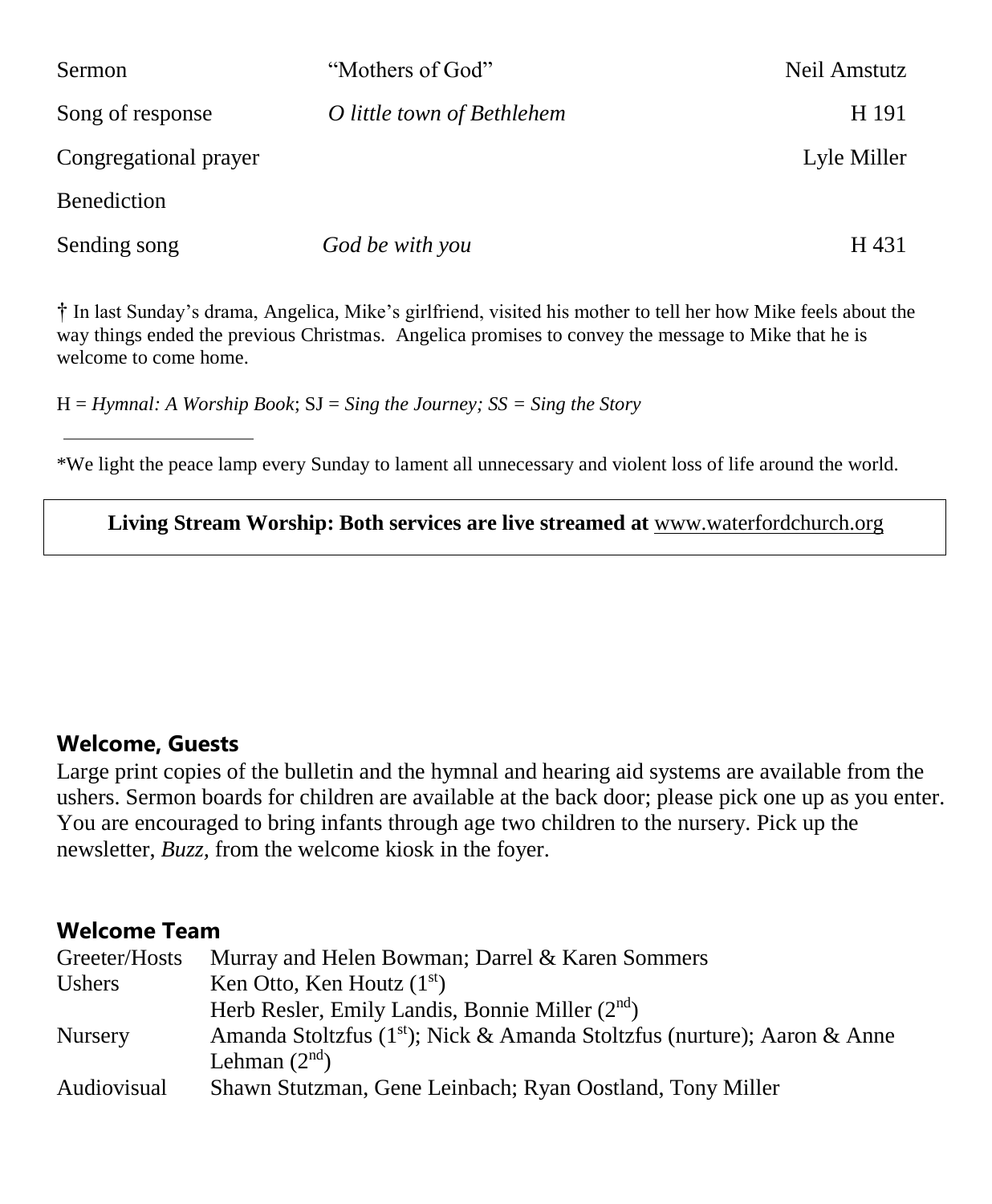#### **Prayers for Brothers and Sisters**

*Rosetta Mast* who celebrates her 97<sup>th</sup> birthday on Thursday, for God's grace and joy to be poured out on her. Join in Rosetta's celebration by signing a card for her at the table in the foyer.

*Eric, Julie, Dane, and Heath Yoder* as they joyfully welcomed *Claire Eloise*, daughter and sister, on December 16.

*Matthew Amstutz* as he travels from China this week to spend Christmas with family in Goshen.

*Jim and Lila Gascho* as they leave this week for Phoenix where they will be serving as SOOP Coordinators (Mennonite Mission Network) from January through March.

*Jerrell, Jane, Sierra, Naomi, Teresa, and Jordan Ross Richer* and the *Ecuador Ministry Support Team* as they attend to final details before the Ross Richers leave for Ecuador on January 2.

*All who are homeless, hungry, or lonely* this week of Christmas.

*Shirley Leinbach* struggling with complications from a stroke

#### **Today**

| 8:00/10:45 a.m. Worship |                                   |
|-------------------------|-----------------------------------|
| $9:15$ a.m.             | Coffee and fellowship             |
| 9:30 a.m.               | Nurture hour—classes for all ages |
| $6:30$ p.m.             | Longest Night Service             |

#### **This Week at Waterford**

| Tuesday  |               | 6:30 a.m. Praying the Office    |
|----------|---------------|---------------------------------|
| Thursday |               | 7:00 a.m. Morning Prayers       |
|          |               | 6:30 p.m. Christmas Eve Service |
| Friday   | Office closed |                                 |